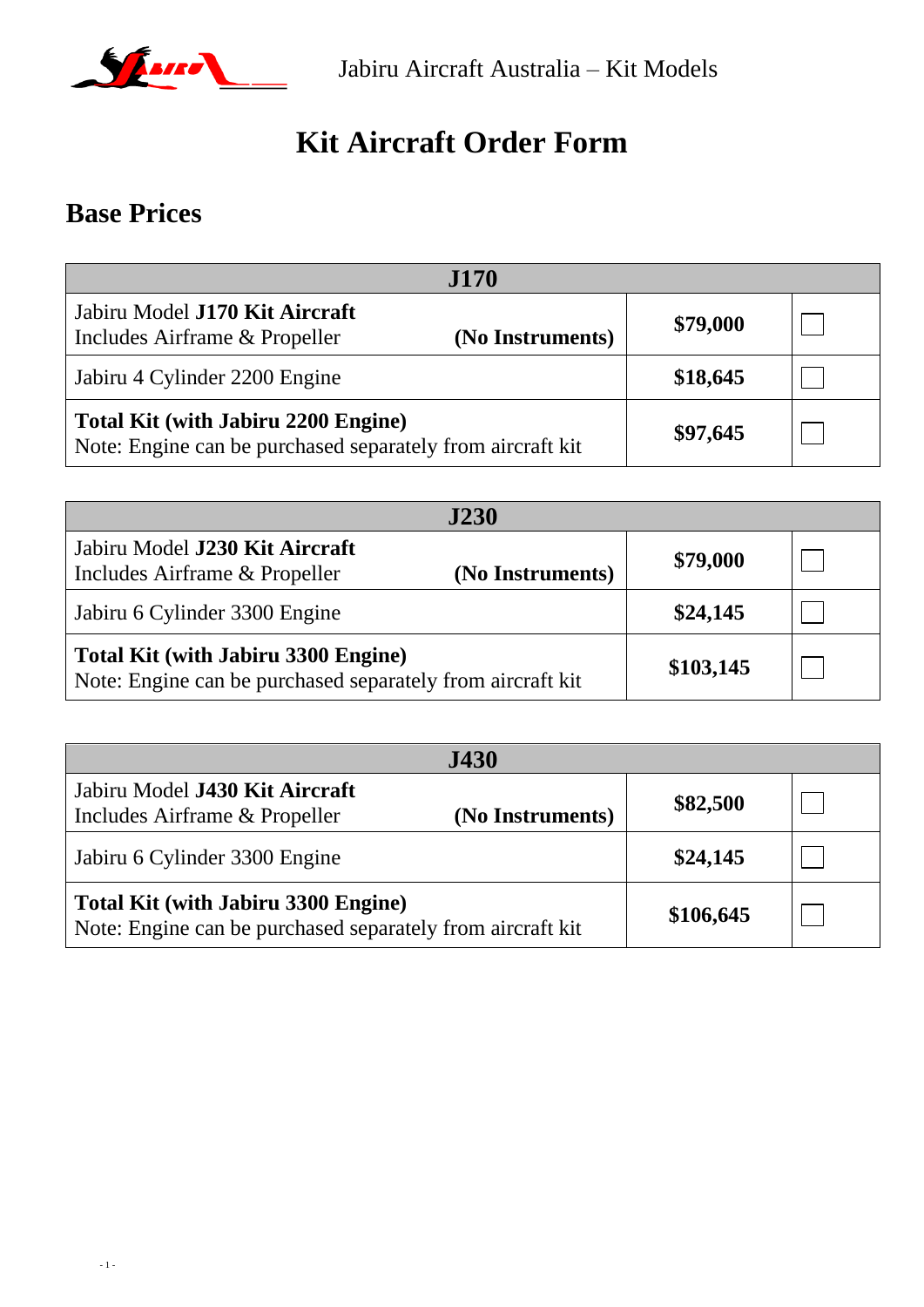

| <b>Equipment Inclusions</b>                               |                               |  |
|-----------------------------------------------------------|-------------------------------|--|
| Jabiru 2-Bladed Scimitar Composite Propeller              |                               |  |
| [SELECT YOUR CHOICE]<br>Windscreen                        | <b>TINTEI</b><br><b>CLEAR</b> |  |
| <b>Wing Fuel Tanks</b>                                    |                               |  |
| <b>Electric Wing Flaps</b>                                |                               |  |
| <b>Panel Mounted Throttles</b>                            |                               |  |
| Leading Edge Lights                                       |                               |  |
| Wheels & Tyres: $500 \times 6$ Mains & Nose Wheel (6 Ply) |                               |  |
| Wheel Spats + hardware (to suit $500 \times 6$ Wheels)    |                               |  |
| Cigarette Lighter x 1 (12V Aux socket)                    |                               |  |
| Door Locks                                                |                               |  |
| Tie Down / Tyre Change Kit                                |                               |  |
| <b>Cabin Heater</b>                                       |                               |  |

## **Special Comments or Notes:**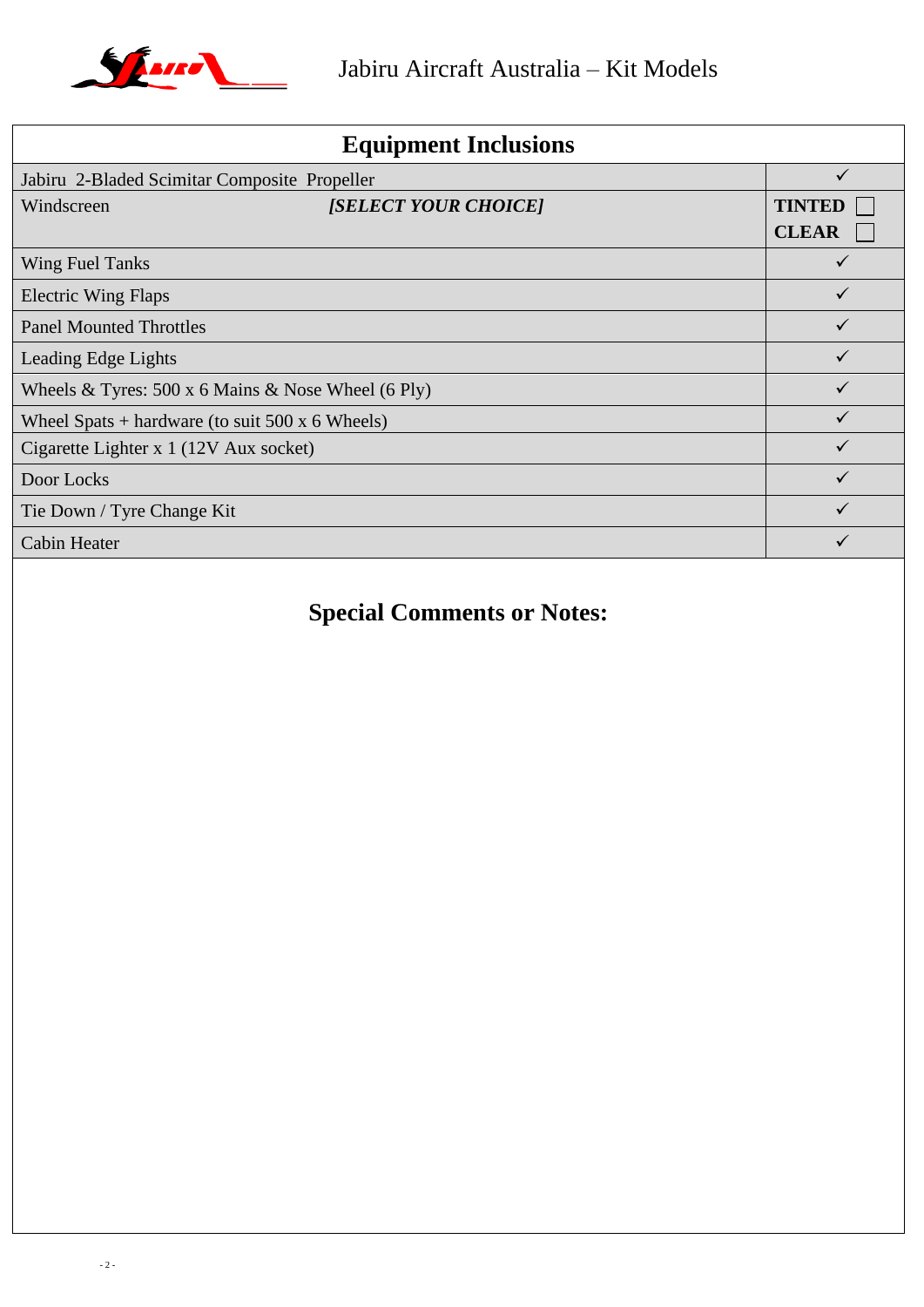

| <b>Equipment &amp; Upholstery Options</b>               |       |                              |  |
|---------------------------------------------------------|-------|------------------------------|--|
| Jump Start Kit                                          |       | \$170                        |  |
| J170                                                    |       | \$1,385                      |  |
| Adjustable Rudder Pedals                                | J230  | \$2,135                      |  |
| Door Window Snap Vents                                  |       | \$510 (pair)                 |  |
| Headsets                                                | Qty 2 | \$570                        |  |
|                                                         | Qty 4 | \$1,140                      |  |
| Red Flashing Beacon on Tailfin                          |       | \$700                        |  |
| Combo/Nav Strobe Lights on Wingtips (Red, Green, White) |       | \$1,450                      |  |
| Fully Carpeted Kit – Includes:                          |       |                              |  |
| Carpet / Floor Mats / Sound Curtain / Map Pockets x 2   |       | \$3,850                      |  |
| <b>Colour: Grey with Black Instrument Console</b>       |       |                              |  |
| <b>Fabric Seat Covers</b>                               |       | J170 / J230 - \$785          |  |
| Colour: Warwick Keylargo range)<br>$\bullet$            |       | J430 - \$1,810               |  |
| Leather Seat Covers & Map Pockets                       |       | J170 / J230 - \$1,900        |  |
| Colour Options to be advised by Jabiru<br>$\bullet$     |       | J430 - POA                   |  |
| Extra Padding – Sewn in Seat Covers                     |       | \$180 per side<br>J430 - POA |  |
| <b>Fabric Booster Seat &amp; Back Cushion</b>           |       |                              |  |
| Colour: Warwick Keylargo range)                         |       | \$270 per side               |  |

### **NB: \* Prices are subject to change without notification**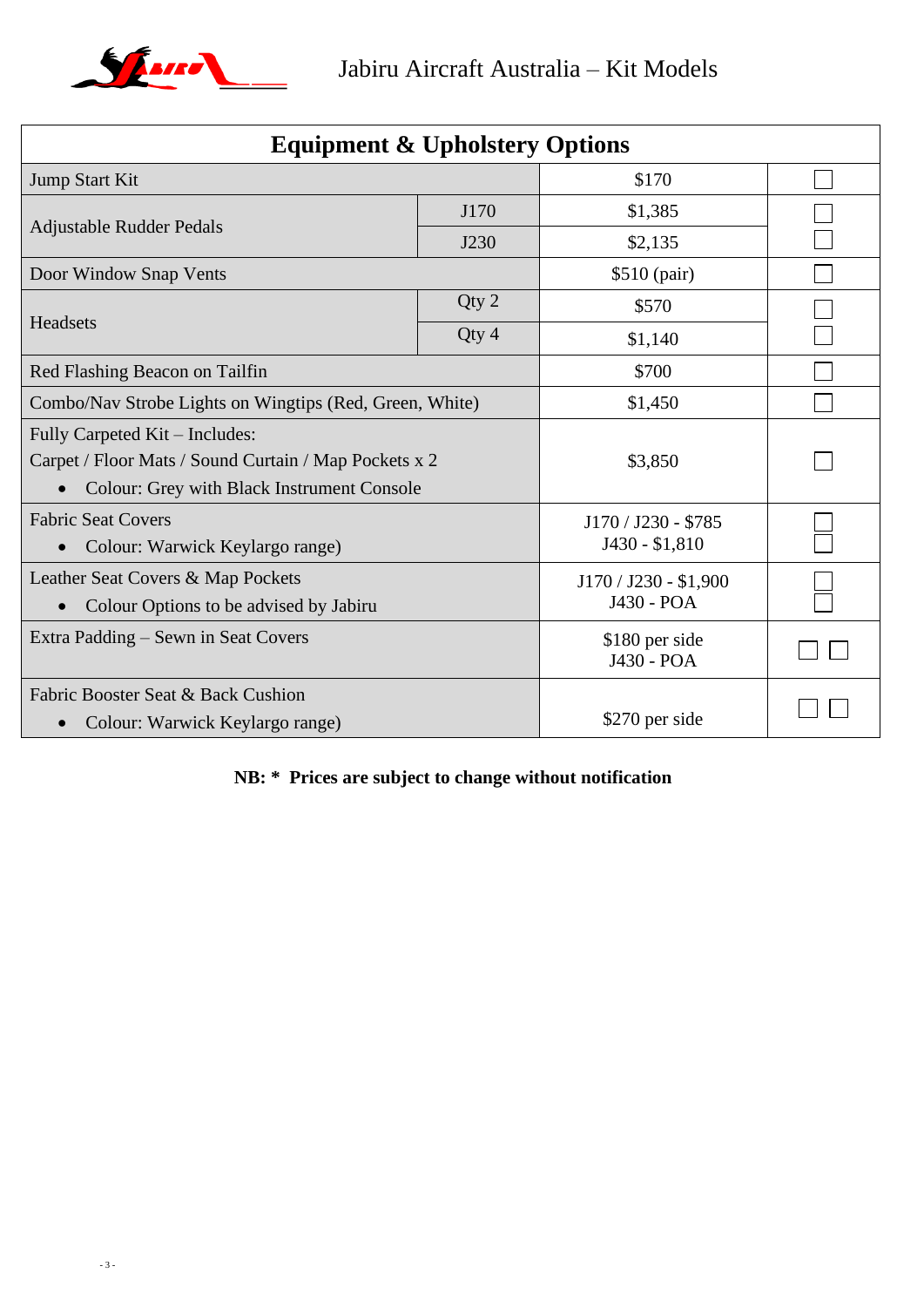

### **10" HDX - INSTRUMENT PACKAGE**

| DYNON 10" HDX SKYVIEW PACKAGE                                                                                                                                                                                                                                              | \$21,000 |  |
|----------------------------------------------------------------------------------------------------------------------------------------------------------------------------------------------------------------------------------------------------------------------------|----------|--|
| <b>Includes the following Dynon modules:-</b>                                                                                                                                                                                                                              |          |  |
| Skyview 10" Screen<br>$\bullet$<br><b>ADAHRS</b> for EFIS (primary)<br>Engine Monitoring Including: EGT's & CHT's on All Cylinders<br><b>Fuel Flow</b><br><b>VHF COM Radio</b><br>Two Place Stereo Intercom<br>GPS Receiver & WiFi Adaptor<br>Harnesses and Network Cables |          |  |
| <b>Backup Battery</b>                                                                                                                                                                                                                                                      |          |  |
| Air Speed Indicator / Altimeter / Compass / Balance Ball<br>(Analogue)                                                                                                                                                                                                     | ✓        |  |
| Dual USB Charging Module Shared 2.4amp                                                                                                                                                                                                                                     | ✓        |  |
| <b>Powder Coated Fascia Panel</b>                                                                                                                                                                                                                                          | ✓        |  |
| Dynon Mode S Transponder (Calibration not available at Jabiru)                                                                                                                                                                                                             | \$4,420  |  |
| Dynon Mode S Transponder + $\triangle DSB$ in & out (traffic only, not weather)<br>(Calibration not available at Jabiru)                                                                                                                                                   | \$7,260  |  |
| <b>UHF Radio Package</b>                                                                                                                                                                                                                                                   | \$700    |  |
| 2nd COM Skyview VHF                                                                                                                                                                                                                                                        | \$3,195  |  |
| Dynon Two Axis Autopilot                                                                                                                                                                                                                                                   | \$6,250  |  |

#### **NB: \* Prices are subject to change without notification**

### INSTRUMENT PACKAGE – DYNON 10" HDX SKYVIEW PANEL

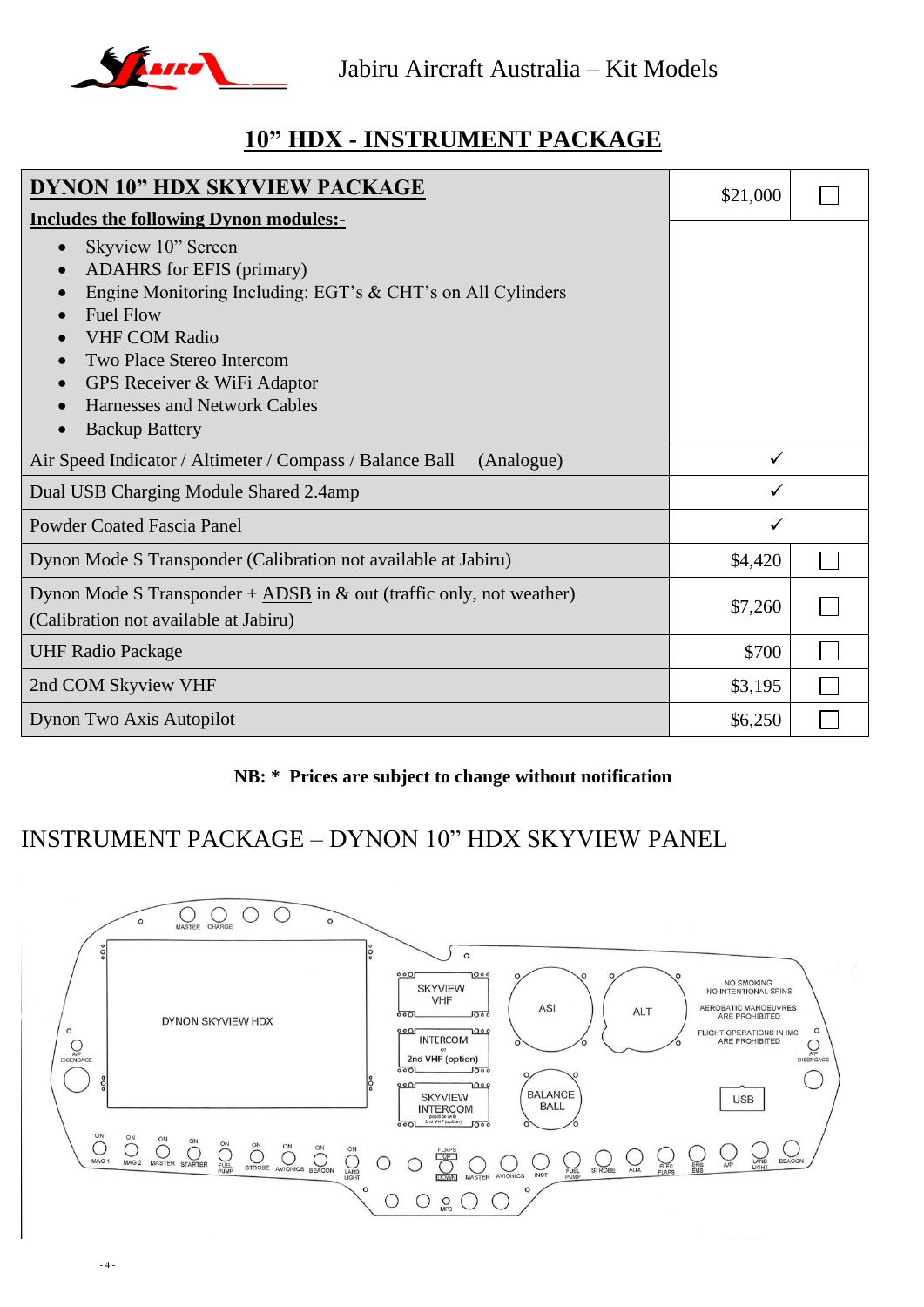

### **10" HDX & GARMIN AERA - INSTRUMENT PACKAGE**

| DYNON 10" HDX SKYVIEW PACKAGE WITH                                                                                                                                                                                                                                                                                                                                                                      | \$23,500 |  |
|---------------------------------------------------------------------------------------------------------------------------------------------------------------------------------------------------------------------------------------------------------------------------------------------------------------------------------------------------------------------------------------------------------|----------|--|
| <b>GARMIN AERA 660 GPS UNIT</b><br><b>Includes the following Dynon modules :-</b><br>Skyview 10" Screen<br><b>ADAHRS</b> for EFIS (primary)<br>Engine Monitoring Including: EGT's & CHT's on All Cylinders<br><b>Fuel Flow</b><br><b>VHF COM Radio</b><br>Two Place Stereo Intercom<br>Garmin Aera 660 GPS Unit<br>GPS Receiver & WiFi Adaptor<br>Harnesses and Network Cables<br><b>Backup Battery</b> |          |  |
| Air Speed Indicator / Altimeter / Compass / Balance Ball<br>(Analogue)                                                                                                                                                                                                                                                                                                                                  |          |  |
| Dual USB Charging Module Shared 2.4amp                                                                                                                                                                                                                                                                                                                                                                  |          |  |
| <b>Powder Coated Fascia Panel</b>                                                                                                                                                                                                                                                                                                                                                                       | ✓        |  |
| Dynon Mode S Transponder (Calibration not available at Jabiru)                                                                                                                                                                                                                                                                                                                                          | \$4,450  |  |
| Dynon Mode S Transponder $+$ ADSB in & out (traffic only, not weather)<br>(Calibration not available at Jabiru)                                                                                                                                                                                                                                                                                         | \$7,260  |  |
| Dynon Two Axis Autopilot                                                                                                                                                                                                                                                                                                                                                                                | \$6,250  |  |

#### **NB: \* Prices are subject to change without notification**

## INSTRUMENT PACKAGE – DYNON 10" HDX SKYVIEW PANEL **WITH** GARMIN AERA 660 GPS UNIT

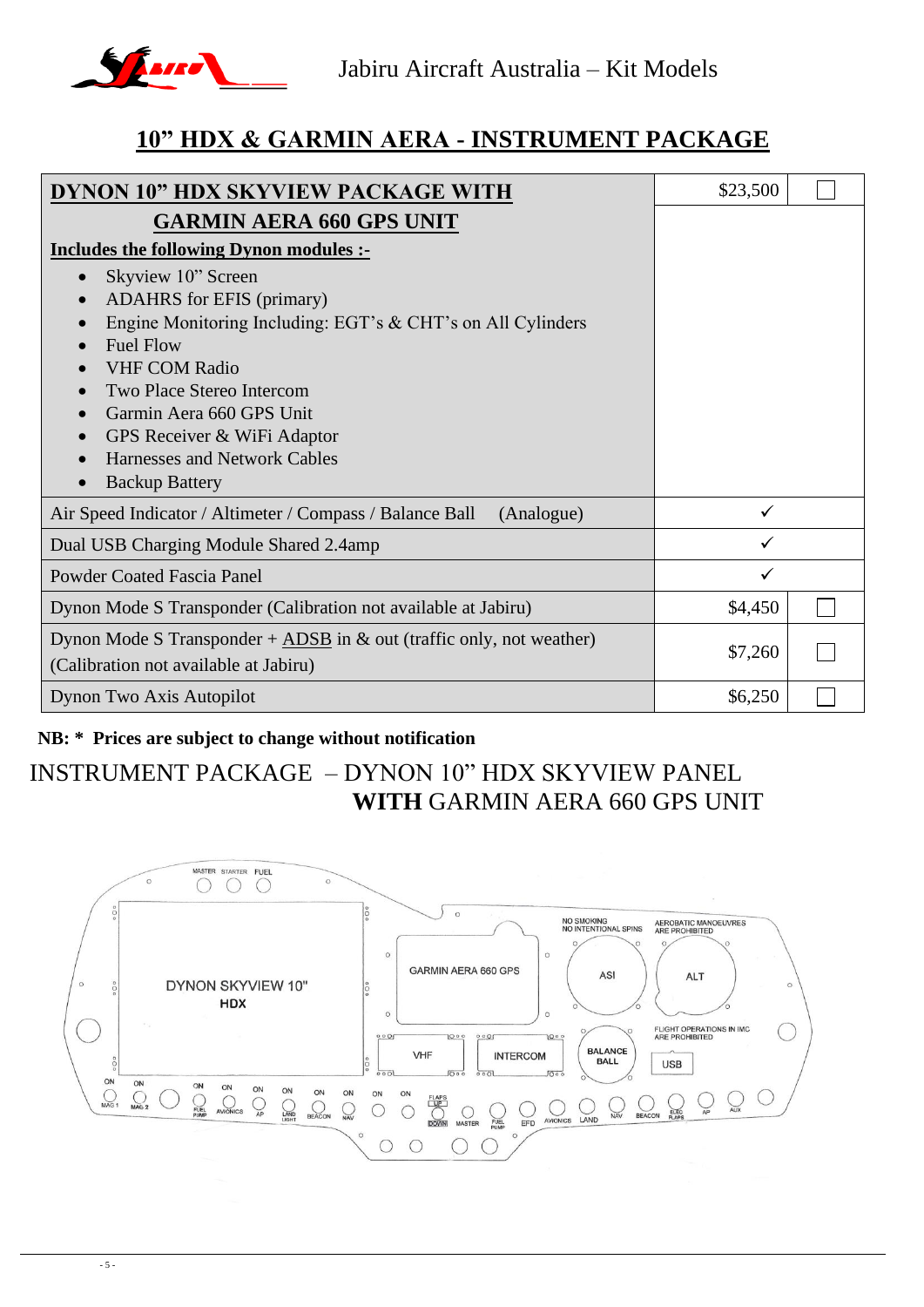

### **10" HDX + 7" HDX - INSTRUMENT PACKAGE**

| DYNON 10" HDX + 7" HDX SKYVIEW PACKAGE                                                                                                                                                                                                                                                                                                                                                                                               | \$29,200     |  |
|--------------------------------------------------------------------------------------------------------------------------------------------------------------------------------------------------------------------------------------------------------------------------------------------------------------------------------------------------------------------------------------------------------------------------------------|--------------|--|
| <b>Includes the following Dynon modules:-</b><br>Skyview $10$ " Screen + 7" Screen<br>$\bullet$<br><b>ADAHRS</b> for EFIS (primary)<br>$\bullet$<br>Engine Monitoring Including: EGT's & CHT's on All Cylinders<br>$\bullet$<br><b>Fuel Flow</b><br>$\bullet$<br><b>VHF COM Radio</b><br>Two Place Stereo Intercom<br>$\bullet$<br>GPS Receiver & WiFi Adaptor<br>$\bullet$<br>Harnesses and Network Cables<br><b>Backup Battery</b> |              |  |
| Compass                                                                                                                                                                                                                                                                                                                                                                                                                              | ✓            |  |
| Dual USB Charging Module Shared 2.4amp                                                                                                                                                                                                                                                                                                                                                                                               |              |  |
| <b>Powder Coated Fascia Panel</b>                                                                                                                                                                                                                                                                                                                                                                                                    | $\checkmark$ |  |
| Dynon Mode S Transponder (Calibration not available at Jabiru)                                                                                                                                                                                                                                                                                                                                                                       | \$4,450      |  |
| Dynon Mode S Transponder + ADSB in $\&$ out (traffic only, not weather)<br>(Calibration not available at Jabiru)                                                                                                                                                                                                                                                                                                                     | \$7,260      |  |
| 2nd COM Skyview VHF                                                                                                                                                                                                                                                                                                                                                                                                                  | \$3,195      |  |
| Dynon Two Axis Autopilot                                                                                                                                                                                                                                                                                                                                                                                                             | \$6,250      |  |

#### **NB: \* Prices are subject to change without notification**

### INSTRUMENT PACKAGE – DYNON  $10$ " HDX + 7" HDX SKYVIEW PANEL